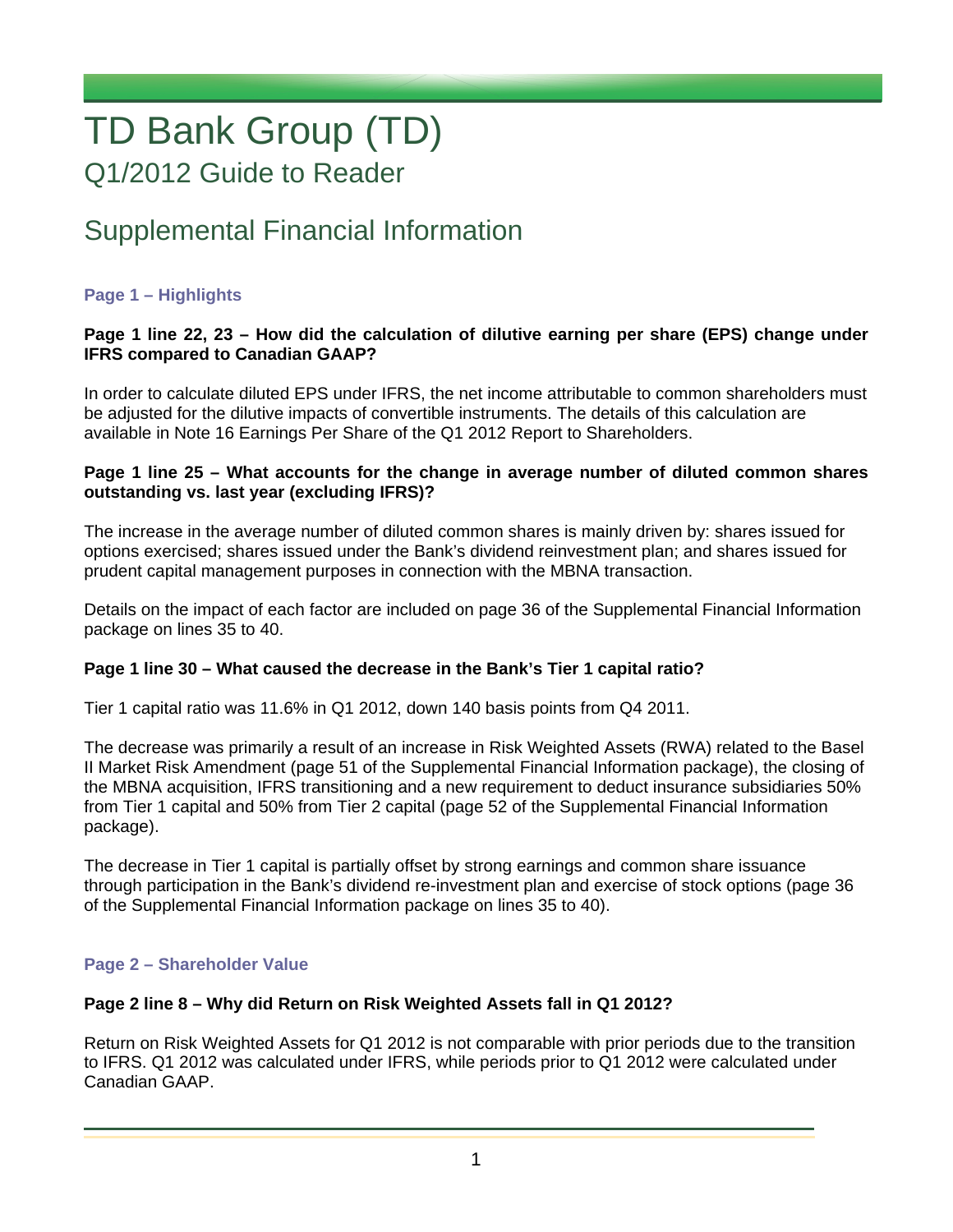A contributing factor to the Return on Risk Weighted Assets in Q1 2012 was an increase in RWA. The segments with the largest change in RWA were:

- Wholesale, where RWA increased \$15.5 billion from due to the adoption of the Basel II Market Risk Framework
- Canadian Personal and Commercial Banking, where RWA increased \$4.3 billion as a result of the acquisition of the MBNA Canada credit card portfolio.

Further details are available on page 51 of the Supplemental Financial Information package

#### **Page 2 line 15 – What caused the year-over-year increase in book value per common share?**

Book value per common share increased by \$6.03 compared to Q1 2011 due increases in retained earnings and common shares, partially offset by lower accumulated other comprehensive income.

The increase in common shares outstanding was the result of the factors included on page 36 of the Supplemental Financial Information package on lines 35 to 40.

# **Page 4 – Segmented Results Summary**

# **Page 4 lines 8 to 12 – What are the implications of the change from Return on Invested Capital (ROIC) to Return on Equity (ROE)?**

Effective the first quarter of 2012, the Bank revised its methodology for allocating capital to its business segments to align with the future common equity capital requirements under Basel III at a 7% Common Equity Tier 1 ratio. The return measures for business segments now reflect a return on common equity methodology and not return on invested capital which was reported previously. These changes have been applied prospectively.

For more detail on these changes, please see "Economic Profit and Return on Common Equity" in the Bank's First Quarter 2012 Earnings News Release and MD&A.

# **Page 5 – Canadian Personal and Commercial Banking**

#### **Page 5 lines 19 – Is the increase in Credit Cards in Average Loans – Personal the result of MBNA? If so, why was the increase only \$5.3 billion when MBNA added \$7.4 billion to loans?**

Credit Cards in Average Loans – Personal is an average balance. Since the MBNA acquisition closed on December 1, 2011 (one month into the quarter), the loans were only part of the calculation of average loans outstanding for two thirds of the quarter.

# **Page 6 – Wealth Management**

## **Page 6 line 8 – What factors led to the change in the contribution from TD Ameritrade?**

The Bank's reported investment in TD Ameritrade generated net income for the quarter of \$55 million, an increase of \$7 million (14.6%) compared with the same quarter last year mainly due to higher underlying operating earnings.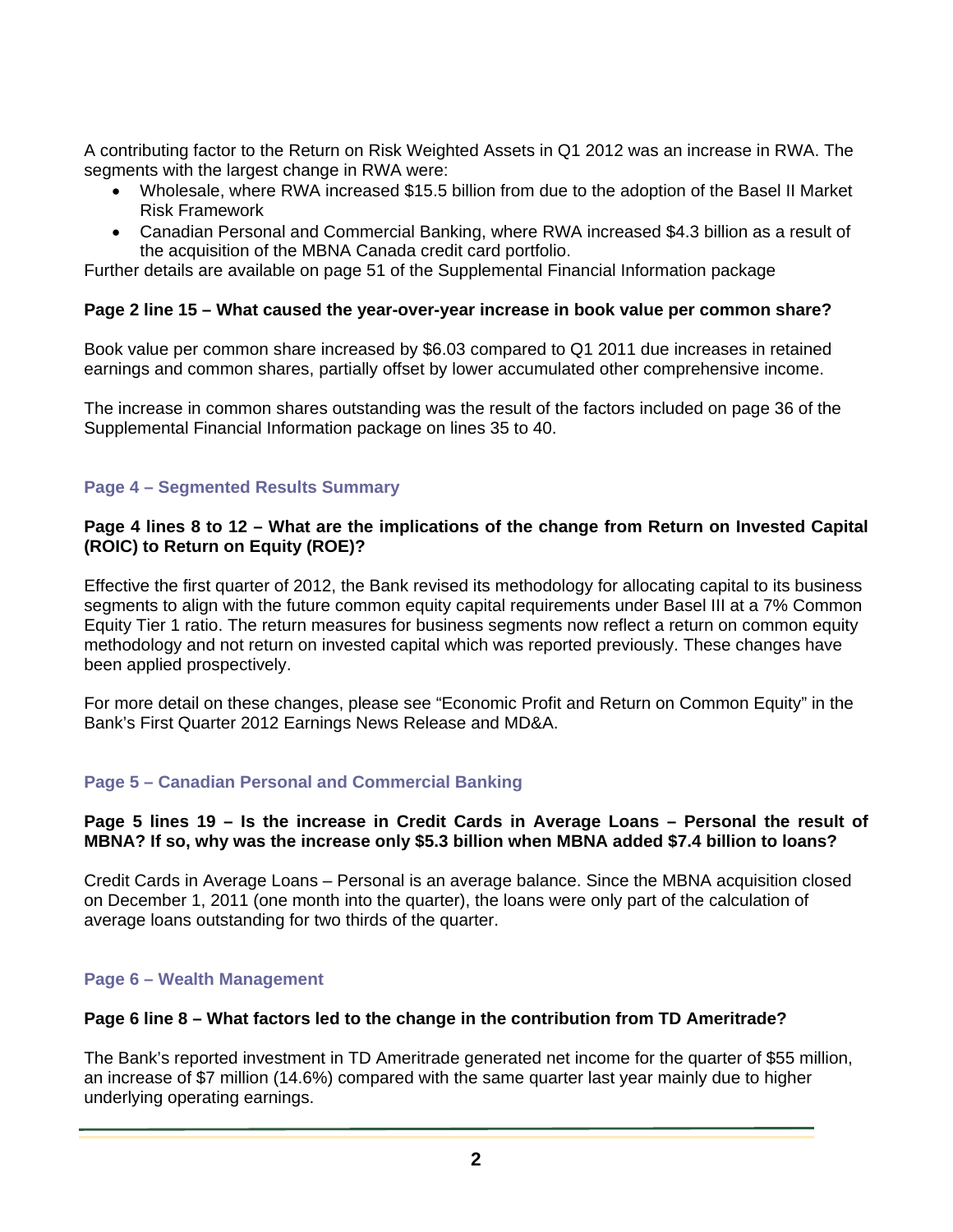For its first quarter ended December 31, 2011, TD Ameritrade reported net income of US\$152 million, an increase of US\$6.9 million (4.8%) compared with the first quarter last year. For more information on TD Ameritrade's results go to www.amtd.com/investors.

# **Page 13 – Non-Interest Expense**

## **Page 13 line 15 – What caused the decrease in amortization of other intangibles?**

Amortization declined from the prior year as the legacy Canada Trust intangibles were fully amortized in Q4 2011. The decrease in amortization is also reflected in the Amortization of Intangibles line of the Adjustments for Items of Note, Net of Taxes page of the Supplemental Financial Information package (page 3, line 1).

#### **Exposure to Europe**

**Table 18 from the Q1 2012 MD&A shows exposure to Europe of \$34.5 billion. Page 41 of the Supplemental Financial Information package shows gross credit exposure to Europe of \$64.3 billion. What explains the difference between these tables?** 

The Supplemental Financial Information package does not include the impact of collateral (gross exposures). The MD&A includes the impact of collateral, with this factor making up the large majority of the difference between the two tables.

Note that page 41 of the Supplemental Financial Information package is a mandated disclosure with defined calculations within Basel. The table in the MD&A is more granular and is aligned with how TD monitors these exposures.

#### **IFRS**

#### **Why do you only show five quarters of history in the Supp Pack?**

IFRS was effective for the interim and annual periods beginning in the first quarter of 2012. The fiscal 2012 Interim and Annual Consolidated Financial Statements include comparative fiscal 2011 financial results under IFRS. Over time the Supplemental Information Package will expand to include additional quarters as more IFRS comparative information is available.

#### **What were the major changes associated with the IFRS migration?**

Note 21 to the Interim Consolidated Financial Statements includes a discussion of the transitional elections and exemptions under IFRS 1 and detailed reconciliations of the Bank's Interim Consolidated Financial Statements previously prepared under Canadian GAAP to those under IFRS.

#### **Condo Market Exposures**

#### **What exposure does the Bank have to the condo market?**